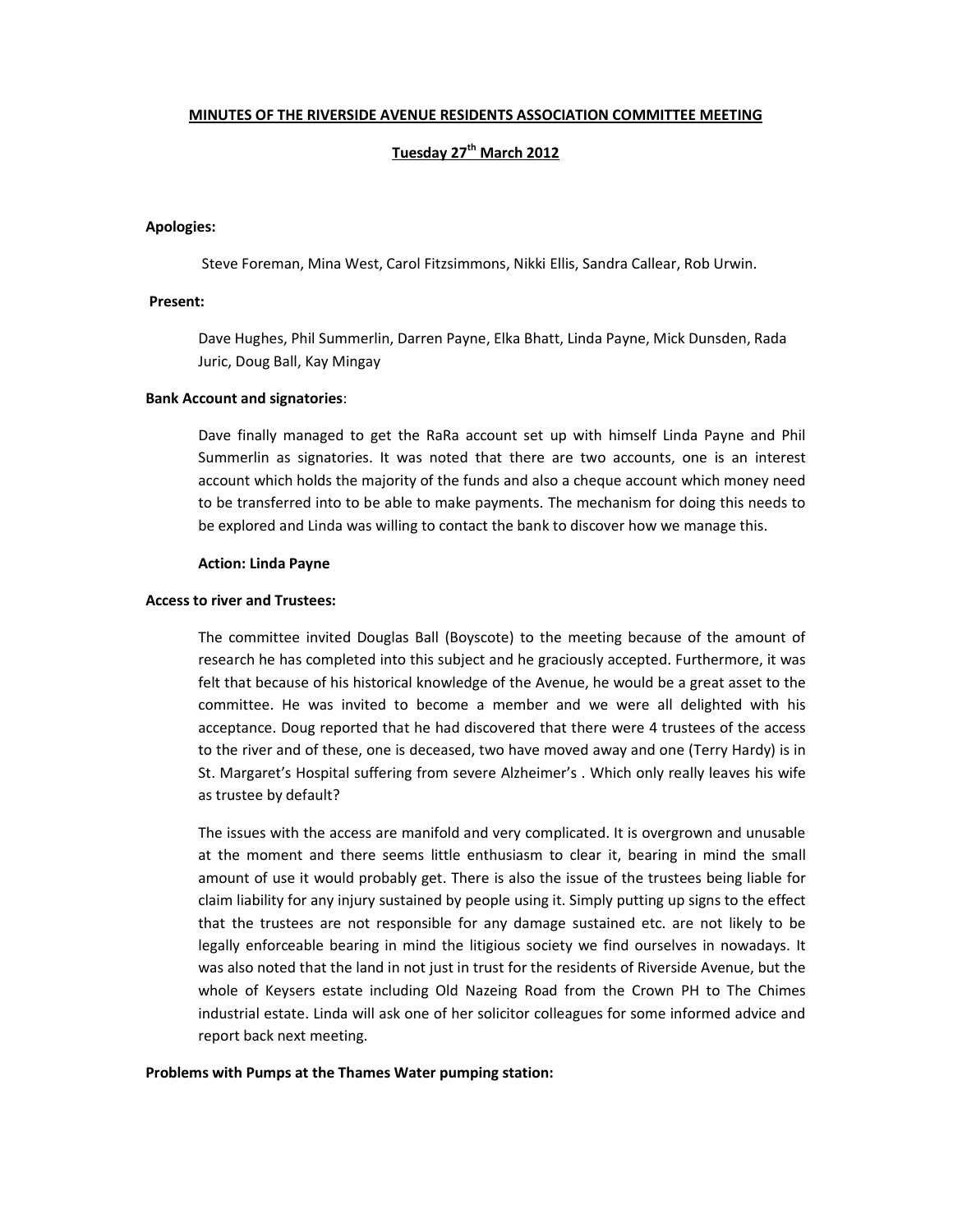It was reported by Phil that there have been many failures of the sewage pumps at the junction of Riverside Avenue and the gravel road to Great Meadow and some blame for the problems is alleged to have originated from the building works nearby. Thames Water have not pointed the finger at any party, but it was felt that a paragraph in the newsletter reminding people what they should not put down the drains was in order.

### Action: Phil

### Gravel Path:

Phil proposed a working party to clear the excess vegetation and brambles from the path to Great Meadow. This was seconded by Linda and a date of Sunday  $15<sup>th</sup>$  April 2012 at 10:30 was fixed for these works. A sign at the beginning of the road to ask for volunteers was felt necessary, Phil to organise.

#### Action: Phil

### Raising money:

It was felt that it was time to broach the sensitive subject of collecting money and Linda proposed that the amount should be £60.00 per annum to be collected in bi-annual payments of £30.00. All agreed that this was the correct mix of a useful amount for the funds and affordability for residents. The motion was seconded By Mick and carried. Linda to draught letter to send out to residents.

### Action: Linda

#### Petty Crime and what to do:

Phil circulated a memo regarding proposed solutions to petty crime in our avenue however, it was felt by the majority of the committee that most problems seem to stem from the building works in the road which appear to be a magnet for pilfering undesirables. It was further felt that once the works were finished the problem would be much improved. Phil to put a piece in the newsletter asking residents to be extra vigilant and note registration numbers of suspicious vehicles etc.

#### Action: Phil

#### Map of houses at entrance to road:

Phil obtained a quotation to erect at sign at the entrance of the road showing all the house names and their location. The costs were £136.00 Inc. VAT for the complete 2' X3' sign with posts and £92.28 without posts. It was felt that although the sign would doubtless prove useful for delivery drivers and suchlike, the majority felt that it would tend to give the road an 'industrial estate' feel. Furthermore, it was even suggested that some people may object to the location of their house being published in this way and the onus should be on the individual householder to describe to prospective delivery companies where their house was located. A vote was taken and the motion was rejected.